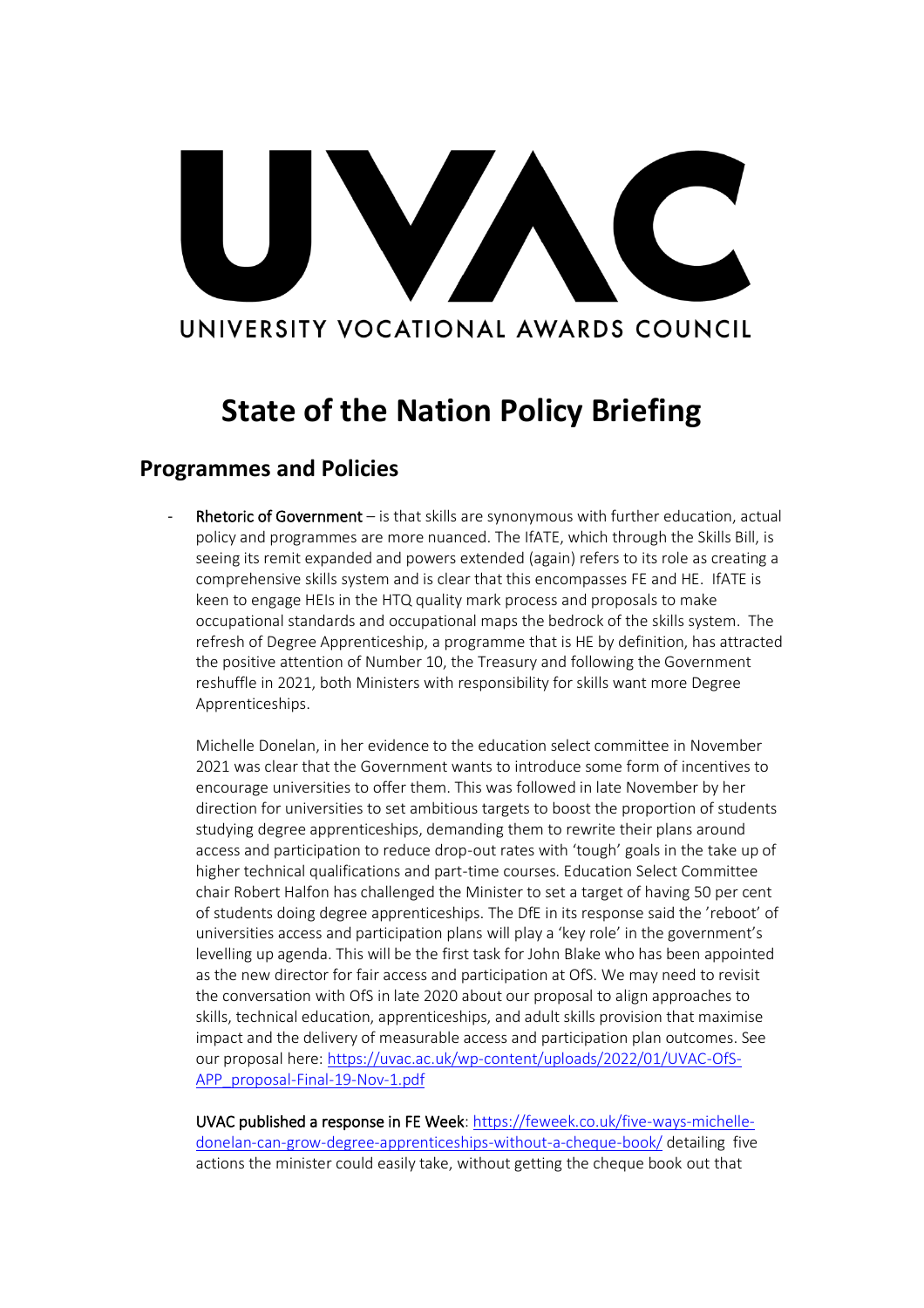would increase the number of Degree Apprenticeship places and the number of universities engaged in delivering provision.

- 1) The ESFA Register of Apprenticeship Training Providers Minister Donelan is clear that she wants every university to offer Degree Apprenticeship. Staggeringly, the ESFA has in recent years, severally restricted the ability of universities to apply to the RoATP, an essential perquisite to the delivery of Degree Apprenticeship. The RoATP was only reopened to new applicants, including universities, in August. Even now universities who are not on the RoATP may only apply if they fulfil a training need (a gap in provision) or have been named as a preferred provider in an employer business case. The ESFA should be instructed by Ministers to open applications to the RoATP for ALL HEIs and make clear that any successful university applicant can deliver ALL approved Degree Apprenticeships and remove current restrictions. The reapplication process to RoATP for universities should also be further simplified and streamlined.
- 2) Commitment to the Degree Apprenticeship Programme Unfortunately in recent years there has been a very public debate on financial measures that should be introduced to restrict the growth of Degree Apprenticeship. Further Education representative organisations and various think tanks have proposed the introduction of age restrictions, reducing the proportion of levy funds that can be used to fund Degree Apprenticeship and proposed reducing opportunities for employers to use Degree Apprenticeship for existing staff or individuals who already have a degree. The latter proposal would mean a 25-year-old with an English degree was prevented from using a Degree Apprenticeship to train as a police officer or registered nurse. One Skills Minister floated the introduction of a starting salary eligibility cap for Apprenticeship funding. Indeed, under a former Secretary of State, the mandatory degree was removed from the Senior Leader Degree Apprenticeship. It is now no longer a Degree Apprenticeship. Such speculation and action have reduced confidence in the long-term future of Degree Apprenticeship which in some cases may have had a negative impact on the investment needed to grow provision. If they wish to grow the Degree Apprenticeship offer, Ministers must make a long-term financial commitment to their future and encourage employers and universities to invest in their long-term development.
- 3) Recognising the Success of Degree Apprenticeship UVAC, like Minister Donelan believes that there should be more Degree Apprenticeships. We are, however, concerned over the apparent focus on 18/19-year-old awareness of Degree Apprenticeship. In many cases Degree Apprenticeships are most appropriate for older learners. The Police Constable Degree Apprenticeship is a case in point. The programme used mostly by older learners is supporting the professionalisation of police recruitment and training and has been used extremely successfully to recruit more women and individuals identifying as BAME. The Registered Nurse Degree Apprenticeship arguably could have the most impact on supporting individuals already working as nursing associates and assistant health practitioners to train as registered nurses. Level 7 Degree Apprenticeships (Master's degree level), that are available in around 25 occupations, are typically more appropriate for older learners. Some universities are making a dramatic success of Degree Apprenticeship. Ministers should certainly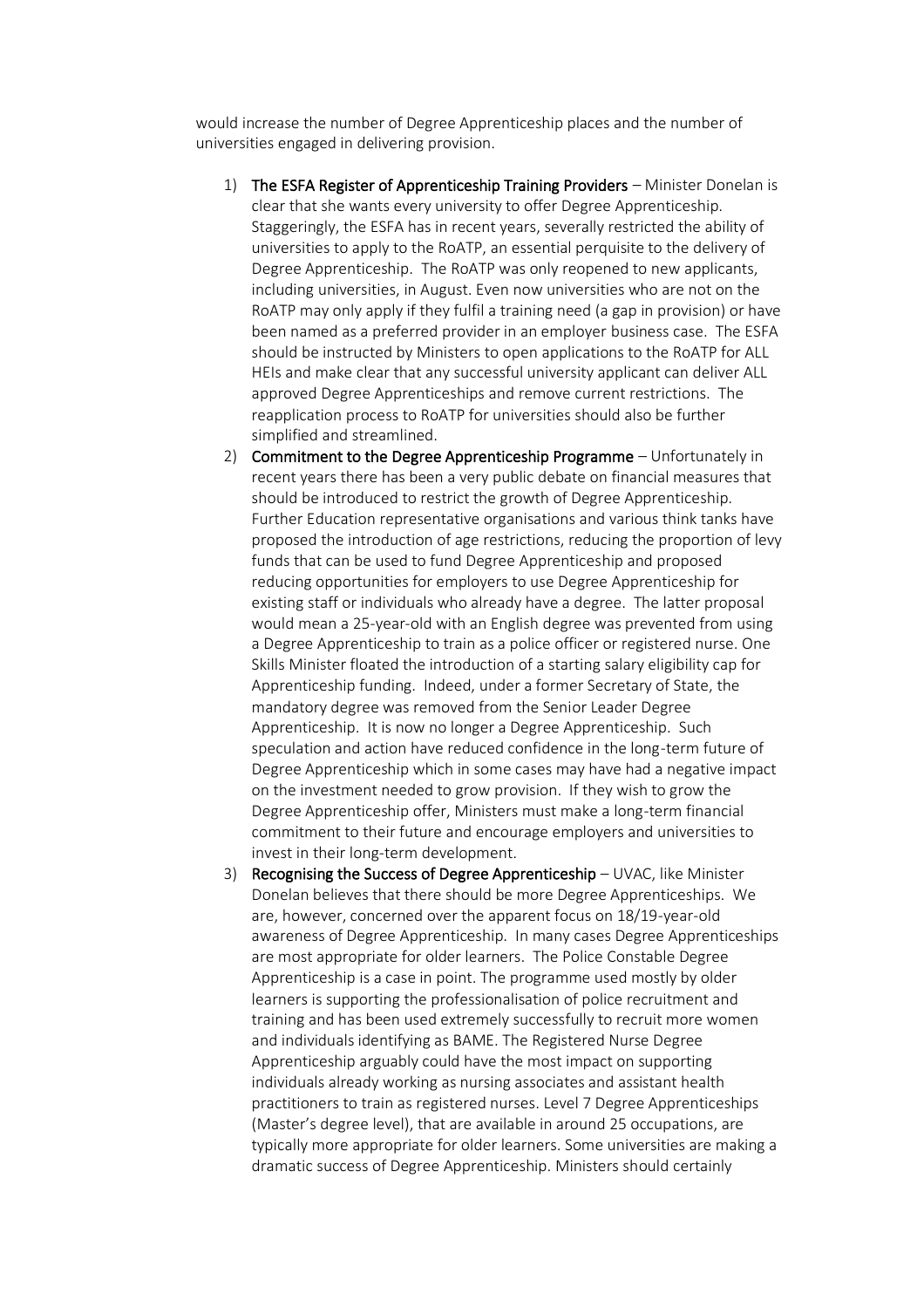challenge universities, but they should also celebrate the success of their Degree Apprenticeship policy. Promoting examples of success will raise the profile of and interest in Degree Apprenticeship.

- 4) Promoting the Degree Apprenticeship Brand and Overcoming Barriers to the Growth of Degree Apprenticeship – The IfATE's review of Degree Apprenticeship policy provides an excellent framework to grow and ensure the long-term success of the programme. There are, however, some gaps in the review. There is little information on how the Office for Students will deliver its External Quality Assurance role for Degree Apprenticeship End Point Assessment and what universities should expect. The approach to End point Assessment and compliance with the ESFA Funding Rules also raises issues. In future, all new and revised Degree Apprenticeships will require the use of the integrated Degree Apprenticeship model. This means the Apprenticeship End Point Assessment will be delivered by the degree. This is a very sound approach. Unfortunately, the ESFA has still not explicitly outlined how the use of credit in the degree, involving guided learning, to deliver the End Point Assessment complies with their Funding Rules. Such uncertainty acts as a break on investment by universities and therefore the growth of Degree Apprenticeship. Ministers should make clear that the IfATE leads the apprenticeship agenda and instruct OfS and ESFA to ensure their systems applying to Apprenticeship support and do not impede Degree Apprenticeship growth.
- 5) Developing a Degree Apprenticeship Growth Plan IfATE working with Trailblazers and the HE sector through UVAC should develop a Degree Apprenticeship Growth Plan. Such a Growth Plan, focused on skills needs and the Net Zero and Levelling Up agendas, would identify where there was the most need and potential to deliver Degree Apprenticeship. The IfATE could then work with employers and universities to bust barriers that were restricting the growth of Degree Apprenticeships.

Finally, a study on the potential impact of financial incentives for Degree Apprenticeships, particularly in areas where there are skills gaps and shortages, should be undertaken. This should also be conducted in the context of the Net Zero and Levelling Up agendas and be part of the Degree Apprenticeship Growth Plan. It may, however, be the case that any incentives/development funding to grow provision would £ for £ have a greater impact on growing Degree Apprenticeship numbers. Degree Apprenticeships, particularly integrated Degree Apprenticeships, require upfront investment in developing programmes and end point assessment systems, recruiting, and training new staff and promoting programmes to employers and learners. Ministers could find that an investment in developing university capacity, based on skills needs and employer and individual demand for Degree Apprenticeships, paid dividends.

In October, the Chair also wrote on the Board's behalf to Ministers Donelan and Burghart setting out our asks of Government with regards to Apprenticeships, technical education, and skills priorities with the purpose of establishing a clear understanding of the role of HE in delivery. See our initial letter and Michelle Donelan's very full response [HERE.](https://uvac.ac.uk/uvac-ministerial-letters/) Alex Burghart has also replied acknowledging UVAC's concerns.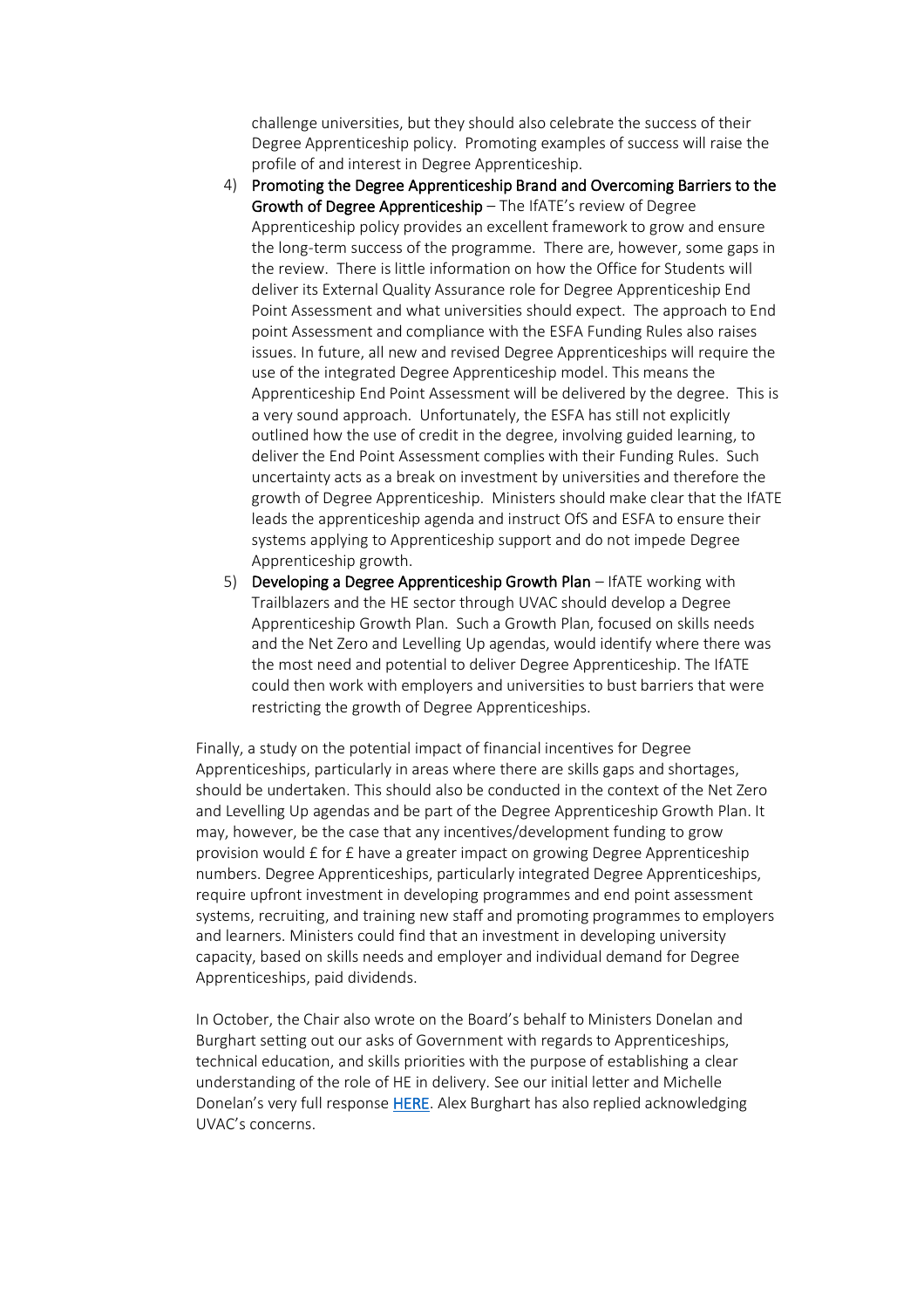- Optimising the Apprenticeship Programme Here ESFA colleagues are focused on implementing flexibilities, flexi-job Apprenticeships (in for example the creative and digital sectors), levy transfers to non-levy payers, raising quality (accountability, provider self-assessment and provider workforce development and provider responsiveness). Interestingly, the occupational areas where ESFA is noting unmet employer demand for Apprenticeship provision are most pronounced at levels 6 and 7. UVAC is supporting ESFA communicate such employer interest to the HE sector. Since the launch of the ESFA flexi-job apprenticeship offer in August 2021 and the release of the £7m development fund to support new agencies it is difficult to estimate the level of HE engagement or involvement. Flexi-job apprenticeships (previously known as portable apprenticeships) enable apprentices to complete their apprenticeship across multiple short employment contracts). ESFA have recently invited providers to express interest in testing a new flexi-job apprenticeships pilot scheme. The pilot will look to recruit 2,000 apprentices across 40 training providers delivering creative, digital and construction standards from April.
- IfATE Funding Band Recommendation Review  $-$  UVAC understands discussion by the ESFA is ongoing with the Treasury about eligible and ineligible costs of apprenticeships (indeed, progress was dependent on Spending Review discussions but there has been no consultation since) this in turn influences the IfATE approach to recommending an Apprenticeship Funding Band which has been ongoing since early 2020. While the pandemic has reduced pressure on the Apprentice budget in the medium and longer-term the debate on prioritisation will undoubtedly return. As above, the concept of the Apprenticeship Levy as a hypothecated tax is being downplayed – the apprenticeship budget is increasingly presented as a government budget line that can be increased or reduced by the Treasury. This is a longstanding review with no confirmed outcome still.
- RoATP Invitations to universities to reapply to the Register picked up pace toward the end of the calendar year. There are no known causalities at this stage.
- IfATE Degree Apprenticeship Consultation  $-$  UVAC has worked closely with IfATE, UUK and several HEIs on the future Degree Apprenticeship model and welcomed the changes that broadly reflect the position we have been advocating for several years. Our response is available at [https://uvac.ac.uk/ifate-consultation-degree](https://uvac.ac.uk/ifate-consultation-degree-apprenticeships-uvac-draft-response/)[apprenticeships-uvac-draft-response/.](https://uvac.ac.uk/ifate-consultation-degree-apprenticeships-uvac-draft-response/) At the end of December, the Institute published its (long awaited) response to the degree apprenticeships consultation.

The Institute will now implement the reforms that will lead to:

- 1) More opportunities for degrees to be included in level 6 and 7 apprenticeships.
- 2) Further integration of on and off the job training, which is a key principle of all apprenticeships.
- 3) Alignment of all degrees within apprenticeships with 'occupational standards' – the employer-defined knowledge, skills and behaviours that must be learned to prove occupational competency – to avoid existing degrees being re-badged as apprenticeships.
- 4) Integration of degree apprenticeship end-point assessment (EPA) with the final assessment of degrees. This means that one assessment will cover the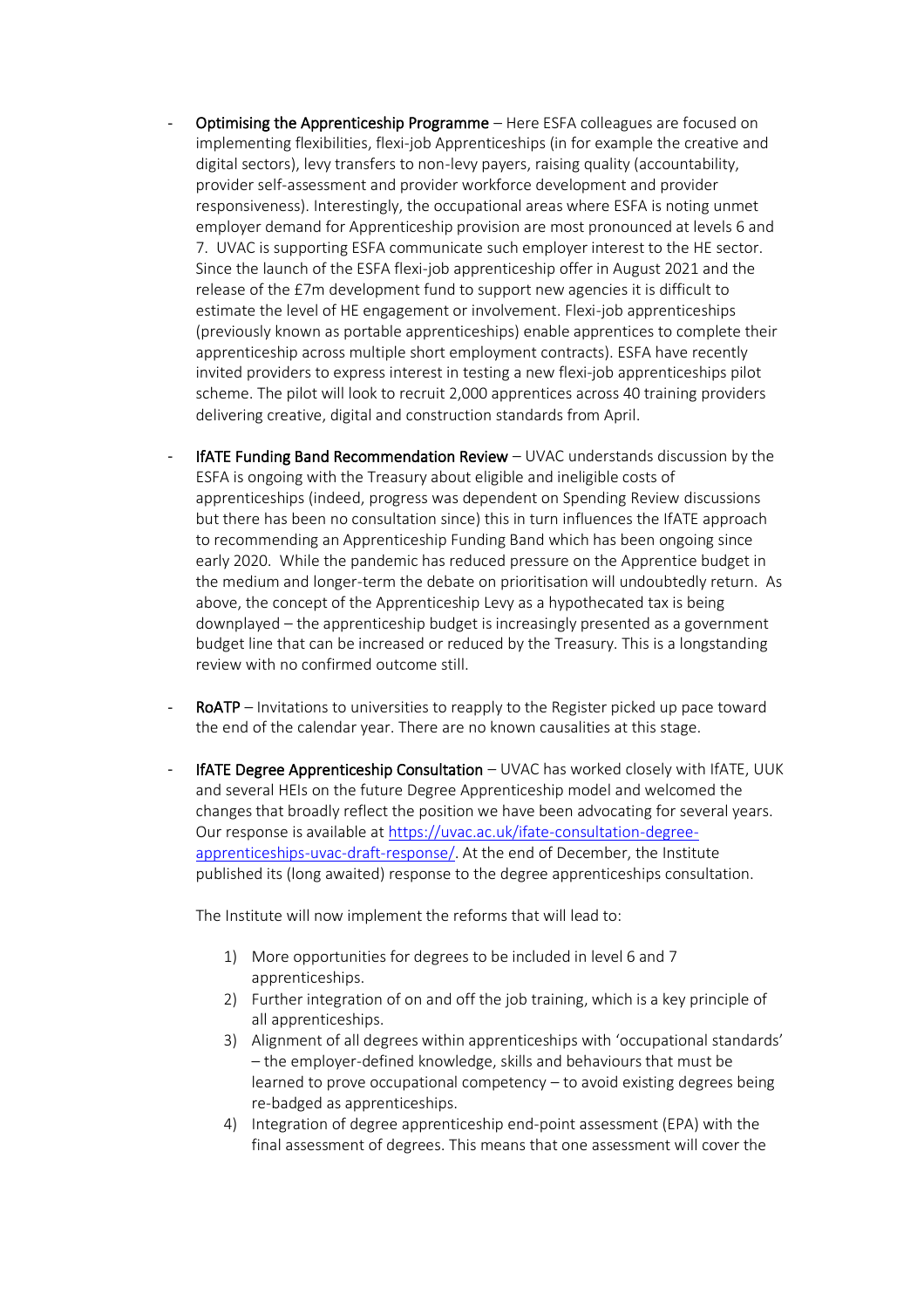apprenticeship's content, be central to the degree and – where professional bodies agree – secure professional recognition too.

5) All integrated degree apprenticeship EPAs having to include assessment by trained individuals with appropriate occupational and industry expertise.

We and other sector representatives have received thanks for our help and advice in developing the policy and subsequent document. Whilst this feels like a milestone reached, clearly there is the small matter of implementing the policy changes still to do, and we'll now be focusing on supporting the Institute develop guidance and case studies.

#### The Position of Degree Apprenticeships – Despite Ministers and the IfATE support of Degree Apprenticeship three concerns remain apparent:

Social Mobility – Ministers are concerned that take-up of Degree Apprenticeships disproportionally benefits the middle class. UVAC and the wider HE sector need to demonstrate the contribution of Degree Apprenticeship to social mobility, levelling up and diversity. We are seeing just one or two universities publish data on the impact of degree apprenticeships (MMU Force for Change Report launched at our national conference on 25 November:

[https://www.mmu.ac.uk/media/mmuacuk/content/documents/apprenticeships/Degr](https://www.mmu.ac.uk/media/mmuacuk/content/documents/apprenticeships/Degree-Apprenticeship-Impact-Report-2021.pdf) [ee-Apprenticeship-Impact-Report-2021.pdf](https://www.mmu.ac.uk/media/mmuacuk/content/documents/apprenticeships/Degree-Apprenticeship-Impact-Report-2021.pdf) and Middlesex's Move On Up Survey released in February 2021 and soon to be updated

[https://www.mdx.ac.uk/news/2021/02/higher-and-degree-apprenticeships\)](https://www.mdx.ac.uk/news/2021/02/higher-and-degree-apprenticeships). Unlike the position some 24 months ago the place of Degree Apprenticeship in the Apprenticeship, skills and education offer is now relatively secure. Government, however, remains concerned that Degree Apprenticeship is subject to a 'middle-class grab'. The evidence from several institutions e.g., Sheffield Hallam, MMU and Middlesex is that this is not the case. UVAC continues to emphasise the message that Apprenticeship is a good choice for individuals from ALL backgrounds, supports HEIs with the social mobility and equality and inclusion agendas and calls for better and more accurate measures than Polar and IMD to be used. We have also argued that equality and diversity should be considered when monitoring participation.

- SMEs Ministers are concerned about the relatively low-level take-up of Degree Apprenticeship among SMEs.
- Affordability and Funding Bands  $-$  The Treasury is taking a significant interest in Apprenticeship. Affordability is a medium to long-term concern for Degree Apprenticeship.

The Technical Pathway – T Levels and Higher Technical Education (HTE)/Higher Technical **Qualifications (HTQs)** – In its response to the second consultation Review of post 16 qualifications at level 3 in England – Approvals process for academic and technical qualifications, July 2021 Government was clear that it wants the mainstream offer for  $16 - 18$ year-olds to be A Levels or T Levels. There will be some opportunity for smaller Applied Generals to be combined with A levels, but this will become an exception. Applied Generals, such as BTEC Nationals and Cambridge Technicals were likely to become rare. Our view was that over time this will have a substantial impact on the recruitment of students. According to Department for Education (DfE) figures, around 200,000 16 to 18-year-old students took Applied Generals or Tech Level qualifications in 2018, over 300,000 who took A levels, and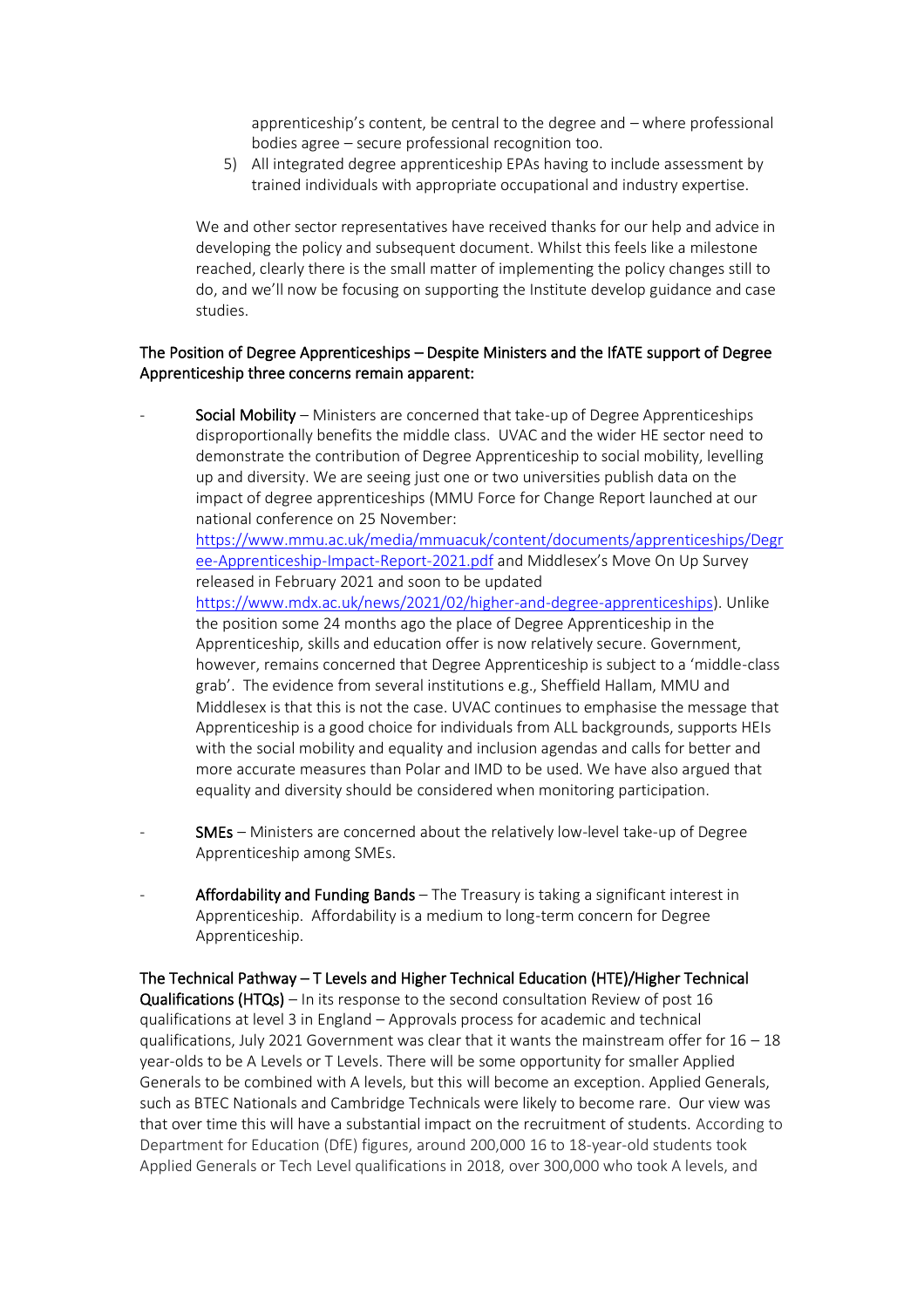with some students take a combination of both. Around a fifth of 18-year-old students applying to university held at least one such qualification.

UVAC has long championed the value of choice at 16 and the fact that Applied General Qualifications provide a distinctive offer and have helped many individuals, including many from underrepresented cohorts access higher education. In press articles UVAC has welcomed the fact that there would continue to be some opportunities for young people to follow Applied Generals but regretted the reduction in choice. So, we are pleased to see that the Secretary of State for Education on 15 November announced during the second reading of the Skills and Post-16 Education Bill that he is deferring plans to withdraw funding from Applied Generals until 2024. He stated:

"I am clear that T-levels and A-levels should be front and centre of the level 3 landscape, but I am convinced that we need other qualifications alongside them, many of which exist now and play a valuable role in supporting good outcomes for students. It is quite likely that many BTecs and similar applied general-style qualifications will continue to play an important role in 16-to-19 education for the foreseeable future," said the education secretary.

He continued: "Our reforms to the qualifications landscape are rightly ambitious, but we know that we would be wrong to push too hard and risk compromising quality. That is why I am announcing today that we have decided to allow an extra year before our reform timetable is implemented. The extra year will allow us to continue to work hard to support the growth of T-levels and give more notice to providers, awarding organisations, employers, students and parents, so that they can prepare for the changes."

Moving forward UVAC will continue to:

- Provide briefings for our members on the rollout of specific T Levels, timescales and removal of funding for other qualifications. We will, with our Awarding Organisation partners and FE partners, seek to identify where T levels are being delivered and where progression pathways can be developed.
	- Work with members and Awarding Bodies to outline the value of Applied Generals in specific subject areas and where they are of value in supporting progression to higher education.
	- Work with DfE/ESFA on the university approach to T levels; we assisted with the setting up of a survey in the summer for all UK universities to better understand their approach for entry for 2022.
	- Maintain our involvement with the #protectstudentchoice campaign coalition of 27 organisations including: Million Plus, Guild HE, UUK, Council of Deans of Health, University Alliance, Edge Foundation, Neon.

#### Key issues remaining:

Whether HTQs are predominantly a Higher Education or Further Education Programme – The publicity surrounding the launch of the HTE Growth Fund was rather 'anti-HE' the Secretary of State commenting: "We want to counter the myth that a degree is the only way to a good job." While the IfATE wants HEIs to apply for the HTQ Quality Mark and deliver HTQs some organisations see HTQs as more of an FE than an HE offering. UVAC has emphasised the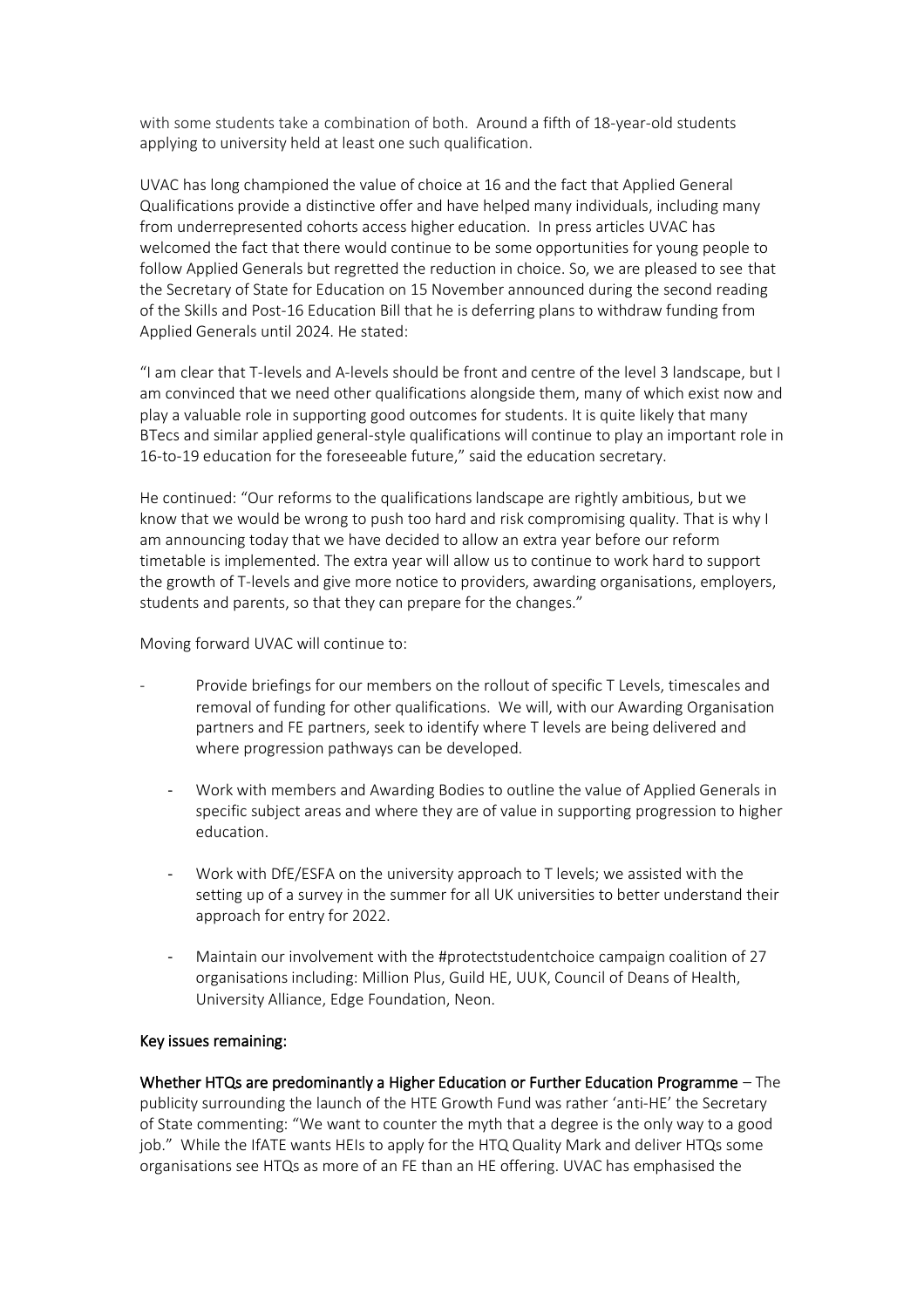importance and value of degrees in the jobs market and argued for the need to create progression routes/top-ups between HTQs and bachelor's degrees.

The £18 million HTE provider growth fund announced by the Secretary of State in June 2021 appeared to pose eligibility problems for some HEIs and was seemingly more inclusive of FECs. To qualify for funding an HEI must have a good or outstanding Ofsted grade (for Apprenticeship) if inspected and of more significance to the sector be delivering level 4 and 5 technical education provision which relate to their intended HTQ offering. That is, an HEI cannot use the Growth Fund to move into level 4 and 5 technical education provision. In contrast, the fund criteria allowed for FECs delivering T levels in the same occupational areas to use the fund to expand into higher technical qualification delivery. UVAC raised this anomaly with ESFA/DfE colleagues, but no response received.

In January 2022 the names of more than 100 FE and HE providers to win a slice of the £18m 'growth fund' to invest in technical education equipment were announced. (9) Universities/HEIs who were successful as lead bidders include: Bucks New (Health and Science); Coventry University\* (Digital, Construction, Health and Science); NTU (Digital, Construction); Solent (Digital, Construction, Health and Science); OU (Digital, Health and Science); Bedfordshire (Construction, Health and Science); Brighton\* (Digital, Construction, Health and Science); Chester (Health and Science); Essex (Health and Science); Hertfordshire (Digital, Construction, Health and Science).

The following (5) institutions were also named as additional providers as part of IoT and Consortium applications: Sunderland; Aston; BCU; University College Birmingham; UWE.

Uncertainty over Funding – Government has made clear that it will financially disincentivise the delivery of level 4 and 5 technical qualifications that do not secure the HTQ Quality Mark. No further detail is, however, available as to what this means. Currently existing HE and FE funding and the loans system applies to HTQs. In this context it is important to note that HTQs are not a qualification, but instead a quality mark applied on successful application to existing/newly validated FHEQ and Ofqual regulated level 4 and 5 qualifications that meet the HTQ criteria. The lack of clarity on funding and uncertain demand means many HEIs are not engaging or keeping a 'watching brief' on the HTQ agenda.

Suitability and Quality of Occupational Standards – To gain IfATE approval HTQs are mapped against occupational standards. Occupational standards are developed by employer Trailblazers and originally focused on defining the knowledge, skills and behaviours developed through a work-based Apprenticeship required to be occupationally competent. Unlike Apprenticeships that are work-based, HTQs are classroom-based qualifications. Currently the IfATE is adopting a mapping process where a qualification delivers the KSBs specified in the occupational standard. Initially the focus was ensuring a threshold of 60% of the KSBs specified could be delivered by the prospective HTQ. The approach now is on the KSBs that can be developed through a classroom-based programme. Occupational standards can also vary in quality, particularly some developed in the early stages of the development of Apprenticeship standards. They can also be dated and focused on the KSBs employers believed were required when the standard was developed rather than the skills needed in the future. To address such issues the IfATE is now taking a more interventionist approach and has for example reviewed existing Occupational Standards in the context of the Net Zero and Green Jobs agenda.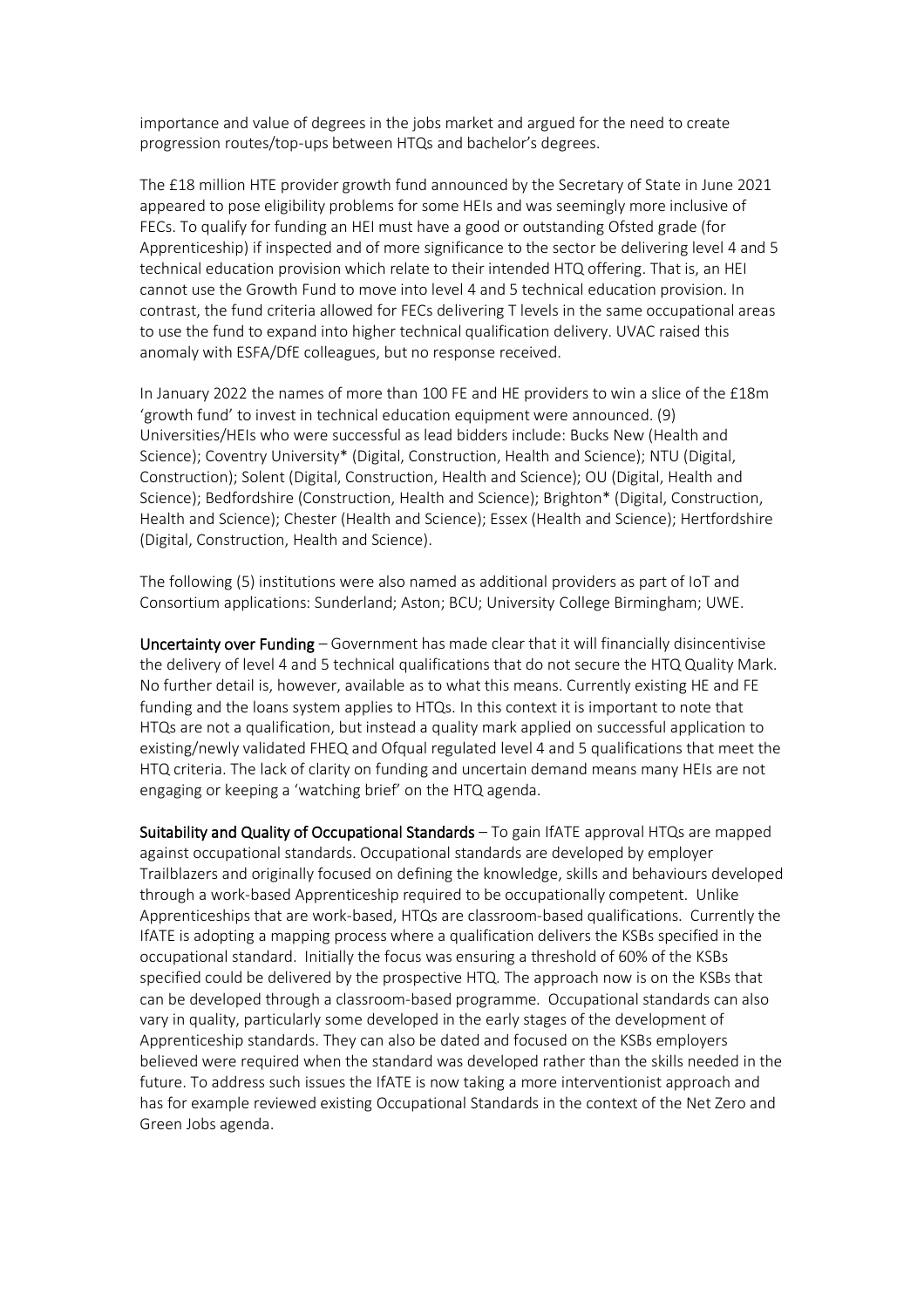Quality Assurance – IfATE will increasingly have a pivotal role in level 4 to 7 provision as the organisation responsible for Apprenticeships, technical education, Occupational Standards and Occupational Maps. Ofsted inspects all Apprenticeship training provision at levels 2 to 7. If the inspection is a 3 (requires improvement) or 4 this has implications for other parts of the HEI's delivery. OfS has said it will take an interest in a poor Ofsted inspection. As Ofsted inspects Apprenticeship provision at level 4 and 5 it is not hard to see arguments being advanced for Ofsted being instructed to inspect FHEQ Higher Technical Qualifications. Such qualifications, after all, have been mapped and approved against the KSBs specified in Occupational Standards that were originally developed for Apprenticeships. There is also a desire for Occupational Standards/IfATE Occupational Maps to inform level 6 and 7 provision. Again, in the longer-term an Ofsted role here is a possibility. Government would then have a unified quality assurance system for Apprenticeship and publicly funded/loan funded technical and professional education. OfS/QAA have shown negligible interest in developing a specific role in the quality assurance of Apprenticeship. Even where Government has directed OfS to undertake the EQA role for integrated Degree Apprenticeship little development work/consultation has been undertaken particularly in comparison with the Ofqual system for EQA for all other types of Apprenticeship.

Lack of a Standard Credit Size for a Higher Technical Qualification – HEIs offering FHEQ and Awarding Organisations with Ofqual Regulated Qualifications may apply for the HTQ Quality Mark. An FHEQ and Ofqual regulated qualification may, however, be of very different sizes as defined by credit value. A level 5 qualification may also be approved by the IfATE against a level 4 occupational standard. This means qualifications of differing credit values and different levels could be mapped and approved against the same occupational standard and awarded the IfATE Quality Mark for the same standard. A key issue here has been the difference in credit value for different HTQs and the extent to which some HTQs may support progression to a bachelor's degree. The HTQ Quality Mark does not distinguish between FHEQ and Ofqual regulated qualifications. The potential variable credit size of qualifications submitted for the HTQ quality mark and mapped against the same Occupational Standard and indeed the fact that a level 5 qualification could be mapped against a level 4 Occupational Standard does not seem to align well with the Government's desire for a national HE and FE credit system.

UVAC has joined a bid led by Middlesex with OU partnership on working with HEE to "Create an industry standard for Accreditation of Prior Experiential Learning". This work could well have ongoing application for other occupations and sectors.

UVAC is asking for work to be conducted in the following areas:

- Clarification of future funding incentivisation for HTQs DfE
- IfATE assessment of employer and learner demand for HTQs based on specific occupational standards and clarification of marketing activities - IfATE
- Review of now Occupational Standards could be developed and revised to act as an optimum specification to approve HTQs - IfATE
- Consideration of how HTQs link to and support the development of a national FE and HE credit system and support progression to and through HE particularly in the context of social mobility - UVAC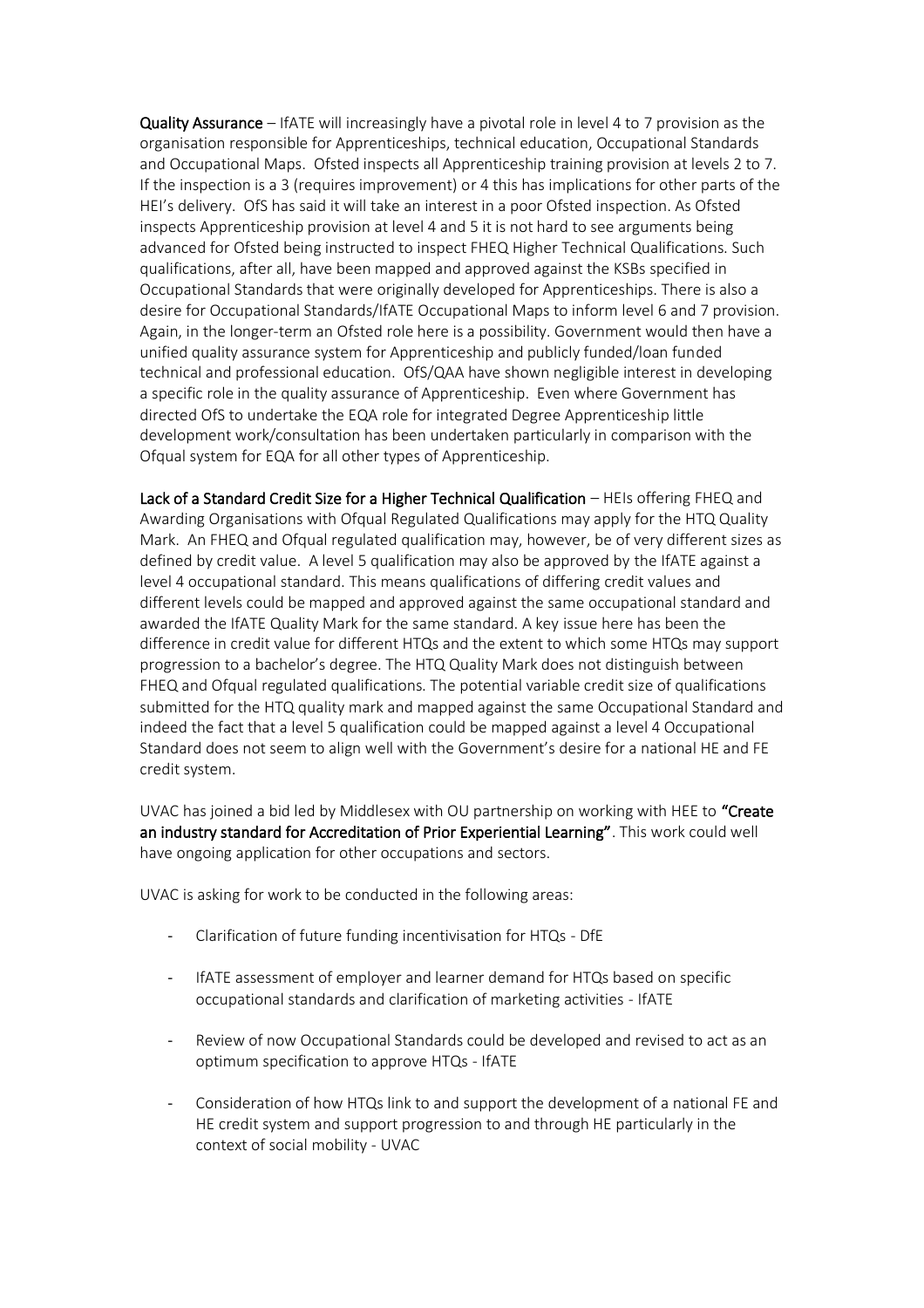Review of the HTQ application process - IfATE

Occupational Standards – Occupational Standards define the knowledge, skills and behaviours needed to be occupationally competent in a particular occupation. They are developed by employer led Trailblazers under the auspices of the IfATE. Originally their purpose was to act as the basis for the development of an Apprenticeship. Since their introduction their use has expanded, they act as the basis for T levels, to achieve the HTQ Quality Mark Awarding Organisations/HEIs must map a technical qualification against a standard and demonstrate it delivers the KSBs a classroom-based programme could be expected to deliver. 134 Occupational Standards have been developed at levels 6 and 7 covering a large proportion of key occupations. Unlike at levels 4 and 5, at levels 6 and 7 there has been less emphasis or incentive to use occupational standards as a basis for developing provision. In addition to the widening of their use a key trend has been greater IfATE intervention in the development and revision of occupation standards. This partly reflects the change in policy from employers being in the 'driving seat' to employers being at the centre of provision development. IfATE has, for example, reviewed occupational standards from the perspective of the green jobs and net zero agenda. In press articles UVAC has outlined the value of occupational standards as a flexible tool and one of several resources in supporting the development of level 6 and 7 occupational HE provision.

Occupational Maps – IfATE is being asked to consider fostering the development of new occupational standards where gaps in Occupational Maps are apparent and to support revision to meet economic and societal objectives e.g., the Green Jobs and Net Zero agenda. Occupational Maps could develop as career maps including information on wage returns and the benefits of particular options. UVAC held a consultation webinar with the IfATE on Occupational Maps at our June State of the Nation address and has provided an extensive response to the recent IfATE consultation

#### Lifelong Loan Entitlement, National FE and HE Credit System and the Potential for Short

Courses – The Skills and Post 16 Education Bill supported the introduction of a Lifelong Loan Entitlement designed to transform the current student loans system so that adults can access a flexible loan entitlement to the equivalent of 4 years of student loans for higher-level study and training at college or university. This will allow funding to be used for short courses and underpin the introduction of a national FE and HE credit system. DfE are undertaking a number of roundtable consultations with invited stakeholders looking at customer interface; creating flexible courses; LLE ambition. The LLE consultation is now open availabl[e HERE](https://consult.education.gov.uk/lifelong-loan-entitlement/lifelong-loan-entitlement-consultation/) with a deadline of 6 May.

On 25 August OfS launched the £2 million Higher Education Short Course Trial Challenge Competition. The trial provides funding for 22 HE providers to develop and adapt existing level 4, 5 and 6 courses into short courses (of 30 or 40 credits). Level 4 and 5 courses are to be aligned with Occupational Standards. The purpose of the fund is to test the demand for short courses and enable a new student finance offer to be tested ahead of the roll out of the Lifelong Loan Entitlement in 2025. The following HEIs were awarded funding: Coventry; DMU; Keele; Liverpool John Moores; MMU; Newcastle; Norwich University of the Arts; Sheffield Hallam; South Bank; Staffordshire; Teesside; Weston College; Chester; Essex; Leicester; Manchester; Plymouth; Roehampton; Salford; UWE; Wolverhampton; Worcester.

Wider Implications for HE – Developments in the higher-level vocational area are likely to have wider implications for higher education.